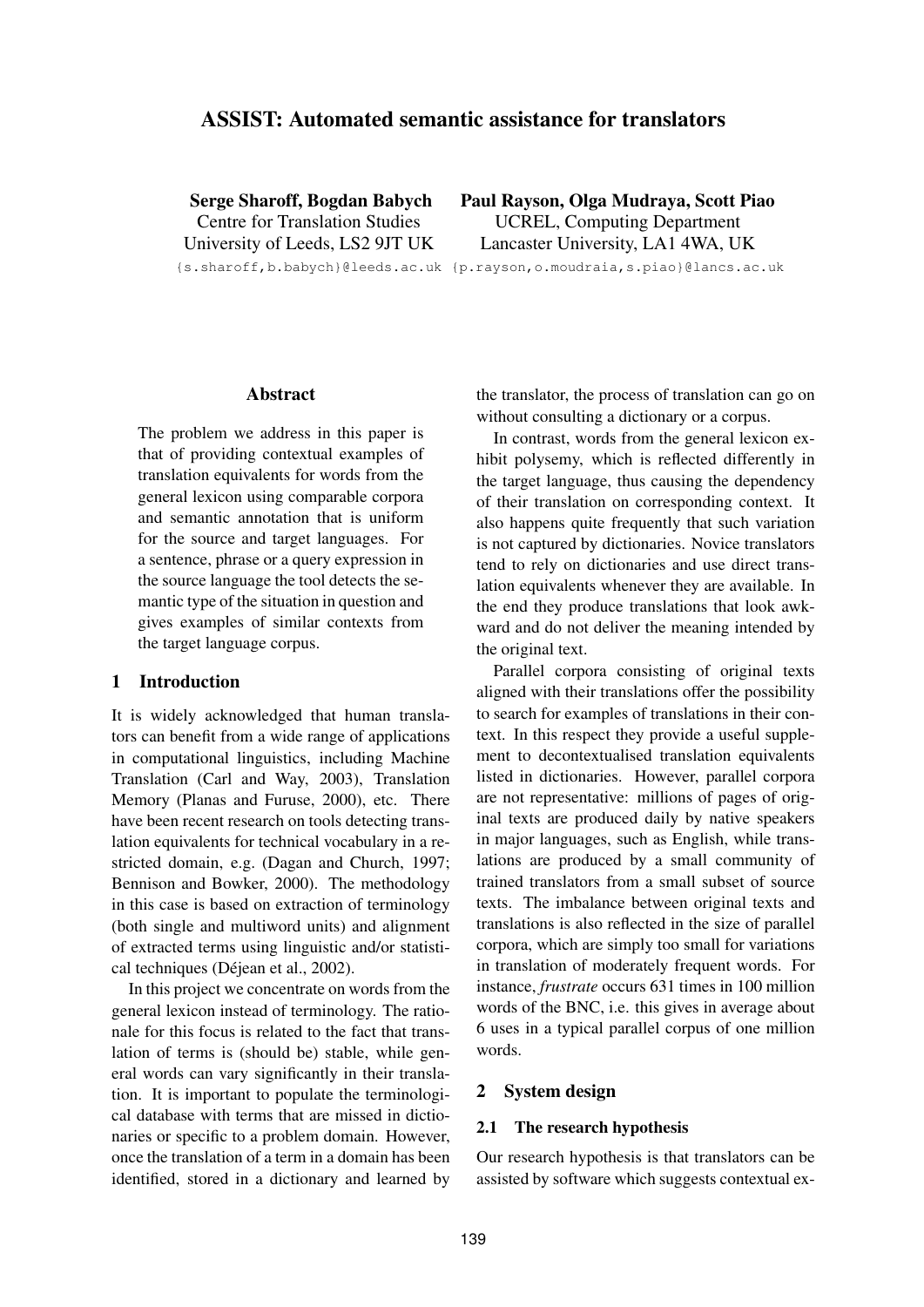amples in the target language that are semantically and syntactically related to a selected example in the source language. To enable greater coverage we will exploit comparable rather than parallel corpora.

Our research hypothesis leads us to a number of research questions:

- Which semantic and syntactic contextual features of the selected example in the source language are important?
- How do we find similar contextual examples in the target language?
- How do we sort the suggested target language contextual examples in order to maximise their usefulness?

In order to restrict the research to what is achievable within the scope of this project, we are focussing on translation from English to Russian using a comparable corpus of British and Russian newspaper texts. Newspapers cover a large set of clearly identifiable topics that are comparable across languages and cultures. In this project, we have collected a 200-million-word corpus of four major British newspapers and a 70-millionword corpus of three major Russian newspapers for roughly the same time span  $(2003-2004).$ <sup>1</sup>

In our proposed method, contexts of uses of English expressions defined by keywords are compared to similar Russian expressions, using semantic classes such as persons, places and institutions. For instance, the word *agreement* in the example *the parties were frustratingly close to an agreement* = стороны были до обидного близки  $\kappa$  достижению соглашения belongs to a semantic class that also includes *arrangement, contract, deal, treaty*. In the result, the search for collocates of близкий (close) in the context of agreement words in Russian gives a short list of modifiers, which also includes the target:  $\mu$ <sup>0</sup>  $\sigma$ <sup>6</sup> $\mu$ <sub>H<sup>oro</sub></sup></sub> близки.

### **2.2 Semantic taggers**

In this project, we are porting the Lancaster English Semantic Tagger (EST) to the Russian language. We have reused the existing semantic field taxonomy of the Lancaster UCREL semantic analysis system (USAS), and applied it to Russian. We have also reused the existing software framework developed during the construction of a Finnish Semantic Tagger (Löfberg et al., 2005); the main adjustments and modifications required for Finnish were to cope with the Unicode character set (UTF-8) and word compounding.

USAS-EST is a software system for automatic semantic analysis of text that was designed at Lancaster University (Rayson et al., 2004). The semantic tagset used by USAS was originally loosely based on Tom McArthur's Longman Lexicon of Contemporary English (McArthur, 1981). It has a multi-tier structure with 21 major discourse fields, subdivided into 232 sub-categories.<sup>2</sup> In the ASSIST project, we have been working on both improving the existing EST and developing a parallel tool for Russian - Russian Semantic Tagger (RST). We have found that the USAS semantic categories were compatible with the semantic categorizations of objects and phenomena in Russian, as in the following example: $3$ 

- poor JJ I1.1- A5.1- N5- E4.1- X9.1-
- бедный А I1.1- A6.3- N5- O4.2- E4.1-

However, we needed a tool for analysing the complex morpho-syntactic structure of Russian words. Unlike English, Russian is a highly inflected language: generally, what is expressed in English through phrases or syntactic structures is expressed in Russian via morphological inflections, especially case endings and affixation. For this purpose, we adopted a Russian morphosyntactic analyser Mystem that identifies word forms, lemmas and morphological characteristics for each word. Mystem is used as the equivalent of the CLAWS part-of-speech (POS) tagger in the USAS framework. Furthermore, we adopted the Unicode UTF-8 encoding scheme to cope with the Cyrillic alphabet. Despite these modifications, the architecture of the RST software mirrors that of the EST components in general.

The main lexical resources of the RST include a single-word lexicon and a lexicon of multi-word expressions (MWEs). We are building the Russian lexical resources by exploiting both dictionaries and corpora. We use readily available resources, e.g. lists of proper names, which are then se-

<sup>&</sup>lt;sup>1</sup>Russian newspapers are significantly shorter than their British counterparts.

 $2$ For the full tagset, see http://www.comp.lancs. ac.uk/ucrel/usas/

 ${}^{3}$ I1.1- = Money: lack; A5.1- = Evaluation: bad; N5- = Quantities: little; E4.1- = Unhappy;  $X9.1-$  = Ability, intelligence: poor;  $\angle A6.3$ - = Comparing: little variety;  $\angle O4.2$ - = Judgement of appearance: bad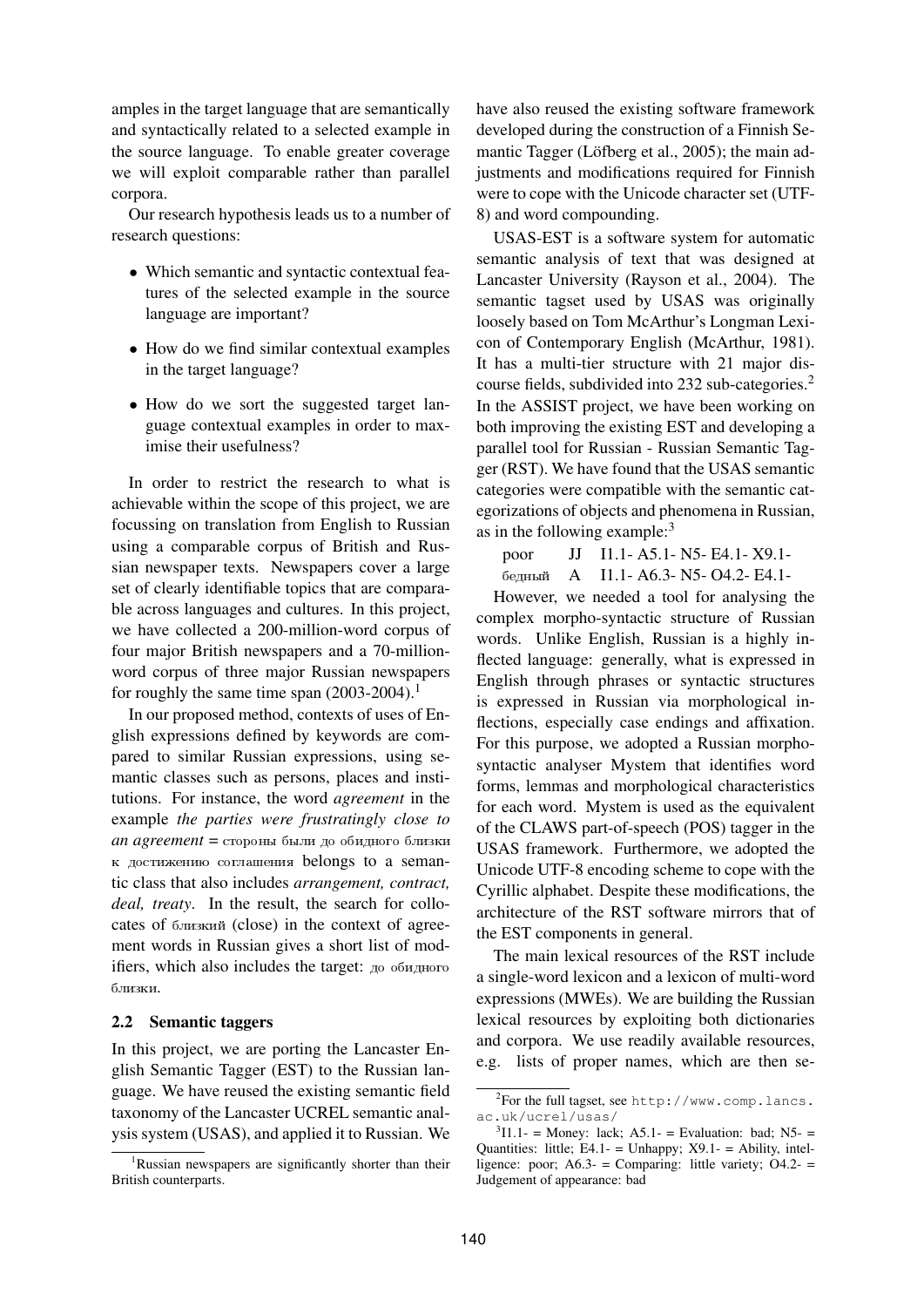mantically classified. To bootstrap the system, we have hand-tagged the 3,000 most frequent Russian words based on a large newspaper corpus. Subsequently, the lexicons will be further expanded by feeding texts from various sources into the RST and classifying words that remain unmatched. In addition, we will experiment with semi-automatic lexicon construction using an existing machinereadable English-Russian bilingual dictionary to populate the Russian lexicon by mapping words from each of the semantic fields in the English lexicon in turn. We aim at coverage of around 30,000 single lexical items and up to 9,000 MWEs, compared to the EST which currently contains 54,727 single lexical items and 18,814 MWEs.

# **2.3 The user interface**

The interface is powered by IMS Corpus Workbench (Christ, 1994) and is designed to be used in the day-to-day workflow of novice and practising translators, so the syntax of the CWB query language has been simplified to adapt it to the needs of the target user community.

The interface implements a search model for finding translation equivalents in monolingual comparable corpora, which integrates a number of statistical and rule-based techniques for extending search space, translating words and multiword expressions into the target language and restricting the number of returned candidates in order to maximise precision and recall of relevant translation equivalents. In the proposed search model queries can be expanded by generating lists of collocations for a given word or phrase, by generating similarity classes<sup>4</sup> or by manual selection of words in concordances. Transfer between the source language and target language is done via lookup in a bilingual dictionary or via UCREL semantic codes, which are common for concepts in both languages. The search space is further restricted by applying knowledge-based and statistical filters (such as part-of-speech and semantic class filters, IDF filter, etc), by testing the co-occurrence of members of different similarity classes or by manually selecting the presented variants. These procedures are elementary building blocks that are used in designing different search strategies efficient for different types of translation equivalents and contexts.

The core functionality of the system is intended to be self-explanatory and to have a shallow learning curve: in many cases default search parameters work well, so it is sufficient to input a word or an expression in the source language in order to get back a useful list of translation equivalents, which can be manually checked by a translator to identify the most suitable solution for a given context. For example, the word combination *frustrated passenger* is not found in the major English-Russian dictionaries, while none of the candidate translations of *frustrated* are suitable in this context. The default search strategy for this phrase is to generate the similarity class for English words *frustrate, passenger*, produce all possible translations using a dictionary and to test cooccurrence of the resulting Russian words in target language corpora. This returns a list of 32 Russian phrases, which follow the pattern of 'annoyed / impatient / unhappy + commuter / passenger / driver'. Among other examples the list includes an appropriate translation недовольный пассажир ('unsatisfied passenger').

The following example demonstrates the system's ability to find equivalents when there is a reliable context to identify terms in the two languages. Recent political developments in Russia produced a new expression представитель президента ('representative of president'), which is as yet too novel to be listed in dictionaries. However, the system can help to identify the people that perform this duty, translate their names to English and extract the set of collocates that frequently appear around their names in British newspapers, including *Putin's personal envoy* and *Putin's regional representative*, even if no specific term has been established for this purpose in the British media.

As words cannot be translated in isolation and their potential translation equivalents also often consist of several words, the system detects not only single-word collocates, but also multiword expressions. For instance, the set of Russian collocates of бюрократия (bureaucracy) includes Брюссель (Brussels), which offers a straightforward translation into English and has such multiword collocates as *red tape*, which is a suitable contextual translation for бюрократия.

More experienced users can modify default parameters and try alternative strategies, construct

<sup>4</sup> Simclasses consist of words sharing collocates and are computed using Singular Value Decomposition, as used by (Rapp, 2004), e.g. *Paris* and *Strasbourg* are produced for *Brussels*, or *bus, tram* and *driver* for *passenger*.